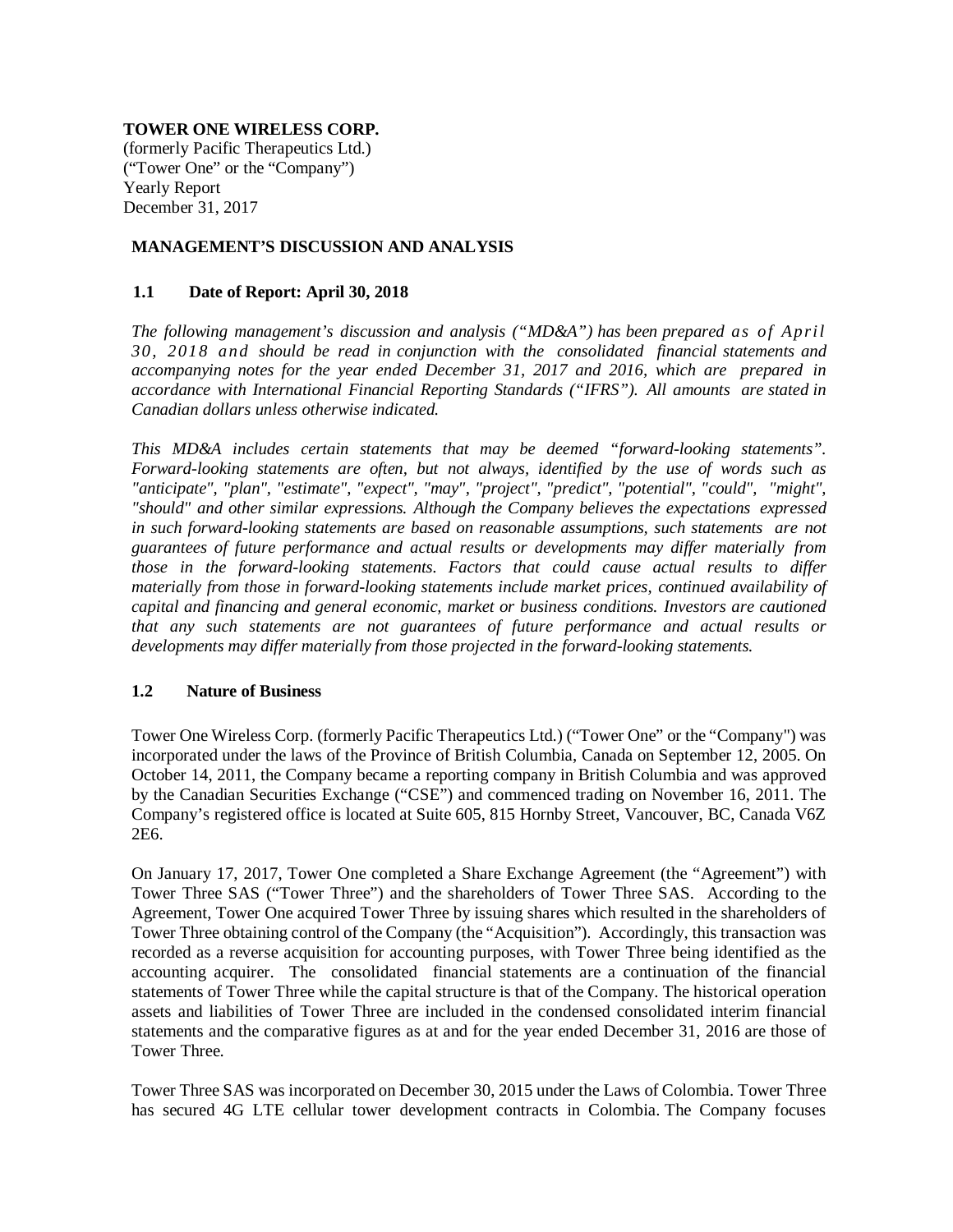primarily on building cellular towers in municipalities where there currently is very limited or no cellular coverage, which enhances the probability of multiple carriers sharing the tower and minimizes competitive risk.

On March 30, 2017, the Company entered into a Share Purchase Offer Agreement with the shareholders of Evolution Technology SA ("Evotech") to acquire 65% ownership interest in Evotech. Evotech is a private company incorporated under the laws of Argentina. Evotech's intended business is to obtain rights and permits for approval of constructing the towers in various locations in Argentina. It has a Master Lease Agreement (the"MLA") with a single Mobile Network Operator. The MLA in place allows for the Tower Company to be granted Cellular Search Rings, which are desired coordinates for a tower, and outlines the terms for each tower build.

# **1.3 Overall Performance**

Highlights during the year ending December 31, 2017 year:

- During the second quarter, the Company issued 500,000 common shares to Rojo Resources Ltd. ("Rojo") as part of an Assignment Agreement in which the Company could take assignment of all the assets, trade secrets and receivables. The Assignment Agreement was subsequently terminated and as a result, of the investment in the amount of \$175,000 was fully written off.
- The Company has secured The Depository Trust Company (DTC) eligibility for its shares traded in the United States on the OTCQB under the symbol TOWTF. DTC is a subsidiary of the Depository Trust & Clearing Corp. and manages the electronic clearing and settlement of share transactions for publicly-traded companies. On September 15, 2017, the Company has received approval from the OTC Markets Group to trade the Company's common shares on the OTCQB exchange. The Shares will have commenced trading on the OTCQB.
- The Company was awarded an additional six search rings from a Mobile Network Operator in Columbia.
- The Company completed the acquisition of Evotech which has a Master Lease Agreement (the "MLA") with a single Mobile Network Operator (the "MNO"). The MLA in place allows for the Tower One to be granted direct Build To Suit ("BTS") opportunities for the MNO.
- The Company introduced the Incentive Program for its January, 2017 private placement of units (the "Placement") with each such unit comprised of one common share and one common share purchase warrant exercisable at a price of \$0.40 per warrant. Under the Incentive Program, one Incentive Warrant will be granted to Placement Warrant holders for each Placement Warrant exercised within a 30 day period (the "Incentive Period") beginning on June 21, 2017 and ending on July 21, 2017. As a result of the Incentive Program, 3,774,466 warrants were exercised with total proceeds of \$1,132,340 and 3,774,466 Incentive Warrants were issued. These Incentrive Warrants are exercisable at \$0.50 per share within 12 months of issuance.
- During the year ended December 31, 2017, the Company granted 15,695,000 stock options and recorded share-based compensation of \$3,693,799. During the year, 11,130,435 stock options were exercised with total proceeds of \$2,685,999.
- During the year, the Company obtained a demand loan of \$1,191,775 (USD\$950,000) from a related party.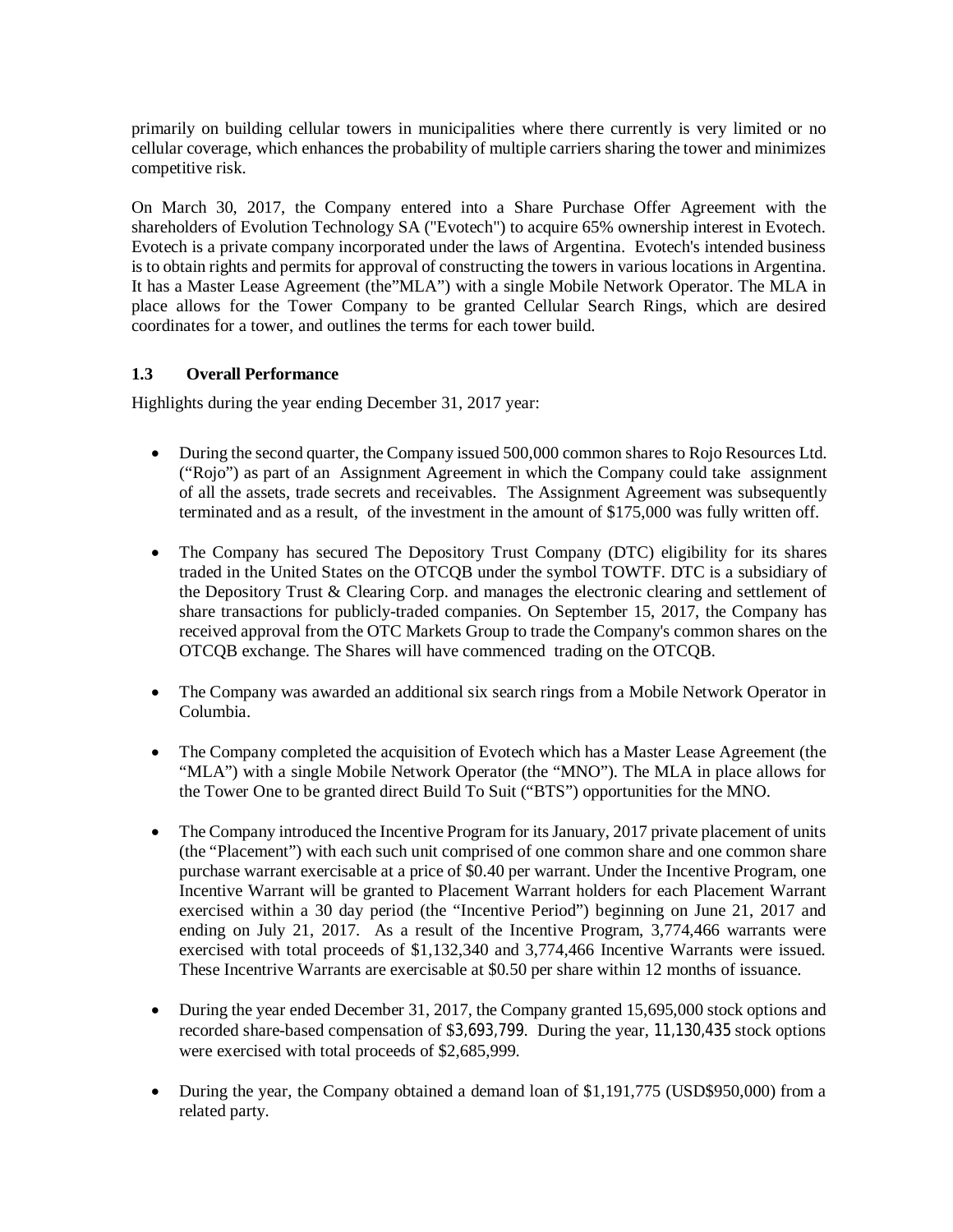- Evotech completed construction of an additional two towers in Argentina, and commenced construction of a further two towers. Its first tower in Argentina has been successfully collocated, which is the leasing of the tower with a second Mobile Network Operator ("MNO").The Company is now in the process of collocation on the remaining completed towers. Evotech had started in Argentina and prior to our acquisition had established a Master Lease Agreement with one of the four national mobile network operators.
- On October 17, 2017, the Company signed a letter of intent to acquire a Mexican-based private tower company with a view to negotiating the terms of a definitive agreement in order to complete the acquisition of this Mexican-based tower company.
- On October 19, 2017, the Company placed a \$315,000 deposit for the purchase of 15 towers to be deployed in November, 2017. These 15 towers will be located in Argentina and are expected to cost total of approximately USD\$1,050,000 to purchase. Tower One conducted a successful cost-cutting bid process with tower vendors that has reduced its cost per tower site. As of the reporting date, the Company has constructed 21 towers and 11 towers are in started construction process in Argentina, 2 collocations are finished and 6 collocations in process. There are 284 search rings assigned and 178 of these in acquisition stage, engineering or construction stages. These are from telecom and Claro part of the Master Lease agreement.
- On October 24, 2017, the Company signed a Collocation Agreement with Claro in Colombia. The Collocation Agreement allows the company to lease tower sites to Claro. Claro is the largest operator in Colombia with the 60% the market and is a company the America Movil, economic group Mexican, the most important operator in Latin America and they are part of the world's top 5. The Collocation Agreement is for the Colombian territory.
- The Company has received a construction update from Argentina, which confirms five towers were completed in November.
- $\bullet$
- Management continued to actively focus on capital raising to support the company's tower business, marketing initiatives and general working capital.

| (In Canadian Dollars)            | Year ended<br><b>December 31, 2017</b> | <b>Year ended</b><br><b>December 31, 2016</b> | <b>Year ended</b><br><b>December 31, 2015</b> |  |
|----------------------------------|----------------------------------------|-----------------------------------------------|-----------------------------------------------|--|
|                                  |                                        |                                               |                                               |  |
| <b>OPERATONS</b>                 |                                        |                                               |                                               |  |
| Revenue                          | 200,498                                | 19,403                                        | NIL                                           |  |
| Net and comprehensive loss       | 9,881,795                              | 301,183                                       | 21,151                                        |  |
| Basic and diluted loss per share | 0.16                                   | 29.20                                         | 2.12                                          |  |
| <b>BALANCE SHEET</b>             |                                        |                                               |                                               |  |
| Working Capital (deficiency)     | (1,800,269)                            | (566, 512)                                    | (16, 851)                                     |  |

## **1.4 Results of Operations**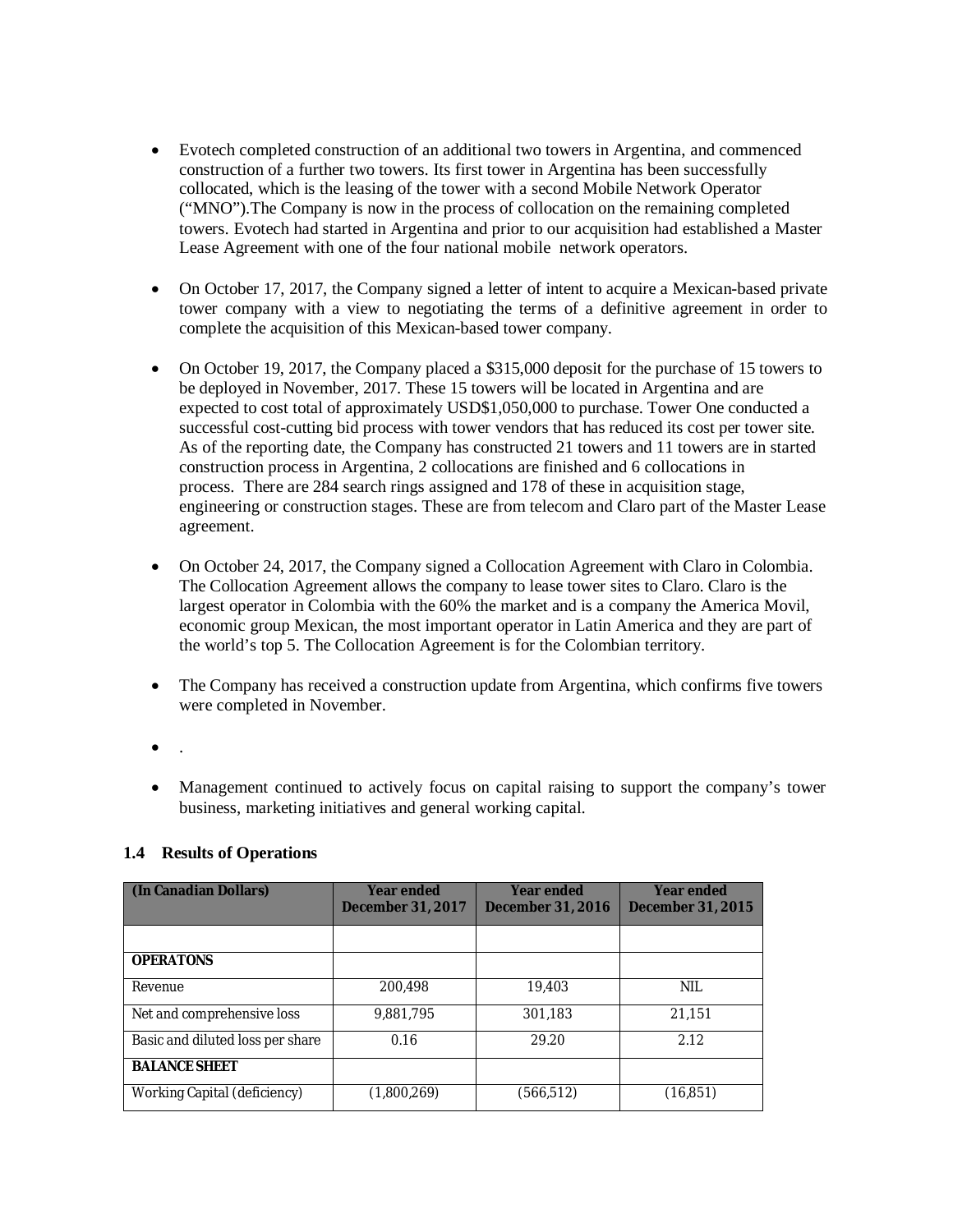| ntol<br>' Assets<br>otal | $ \sim$<br>144<br>``<br>∪,∪∪<br>. . U | 0.70.07<br>ູ | .300<br>. . |
|--------------------------|---------------------------------------|--------------|-------------|

During the year ended December 31, 2017, the Company incurred net loss of \$9,863,676 (December 31, 2016- \$292,004). The net loss includes share-based compensation of \$3,693,799. The increase in net loss is mainly due to stock-based compensation expenses arising from the issue of options to group consultants and recognition of share-based compensation of the vested options granted in prior periods, as well as an increase in professional fees, office, travel and wages expenses due to the increase in the Company's operational activities. The net loss includes the one time listing expense of \$1,144,167 and impairment of investments of \$461,360.

As at December 31, 2017, the Company had a negative working capital of \$1,800,269 (December 31, 2016- of \$566,512) and an accumulated deficit of \$9,896,705 (December 31, 2016 - \$313,155). The initial increase in working capital was primarily due to the exercise of warrants and stock options during the quarters, the private placement in the first quarter and the cash from Tower 3 which was not included in the prior year. The decrease in the working capital during the year is as a result of building towers and operation activities.

Total revenue increased to \$200,498 in 2017 compared to \$19,403 in December 31, 2016, as a result of sales from completed towers during the year. The Company expects to generate revenues in 2018 mostly from monthly fees paid in connection with the towers currently leased as well as from similar lease agreements from other towers the Company plans to construct in 2018.

During the year, the Company incurred professional fees in the amount of \$1,710,312 compared to the prior year due to increased third party consulting services and operational activities of the Company. The professional fees include any consulting services, legal fees and related expenses. In addition, the increase in professional fees in 2017 compared to the prior year was in connection with the Tower Three Transaction and more corporate activities.

Office and administrative expenses increased to \$128,184 from \$60,113 compared to December 2016 mainly due to more activities during the year compared to the prior year as due to the start up of the business and commencement of operational activities in Colombia and Argentina. The Company has \$72,011 payroll and engages consultants on an as needed basis. The increase in office and administration can be generally attributed to an increase in office-related costs and costs incurred at new and/or expanded facilities including incremental employment levels to support the growth in the business with operations in Argentina and Colombia. The expenses are monitored and managed on a continuous basis in order to optimize costs.

Advertising and promotion increased to \$1,199,150 mainly due to more marketing and promotional efforts and actively promoting its business and market awareness during the year. Supplies of \$115,424 and maintenance of \$72,579 increased as a result of more activities in Colombian and Argentina operations.

During the year ended December 31, 2017, the Company incurred travel expense in the amount of \$333,366 as compared to the year ended December 31, 2016 where total travel expense were \$29,631 due to extensive travel throughout Colombia and Argentina to scope out optimal locations for cellphone towers.

The Company incurred transfer fees in the amount of \$33,506 due to the private placement, exercise of options and warrants in the year. The Company incurred \$380,862 in interest and bank charges during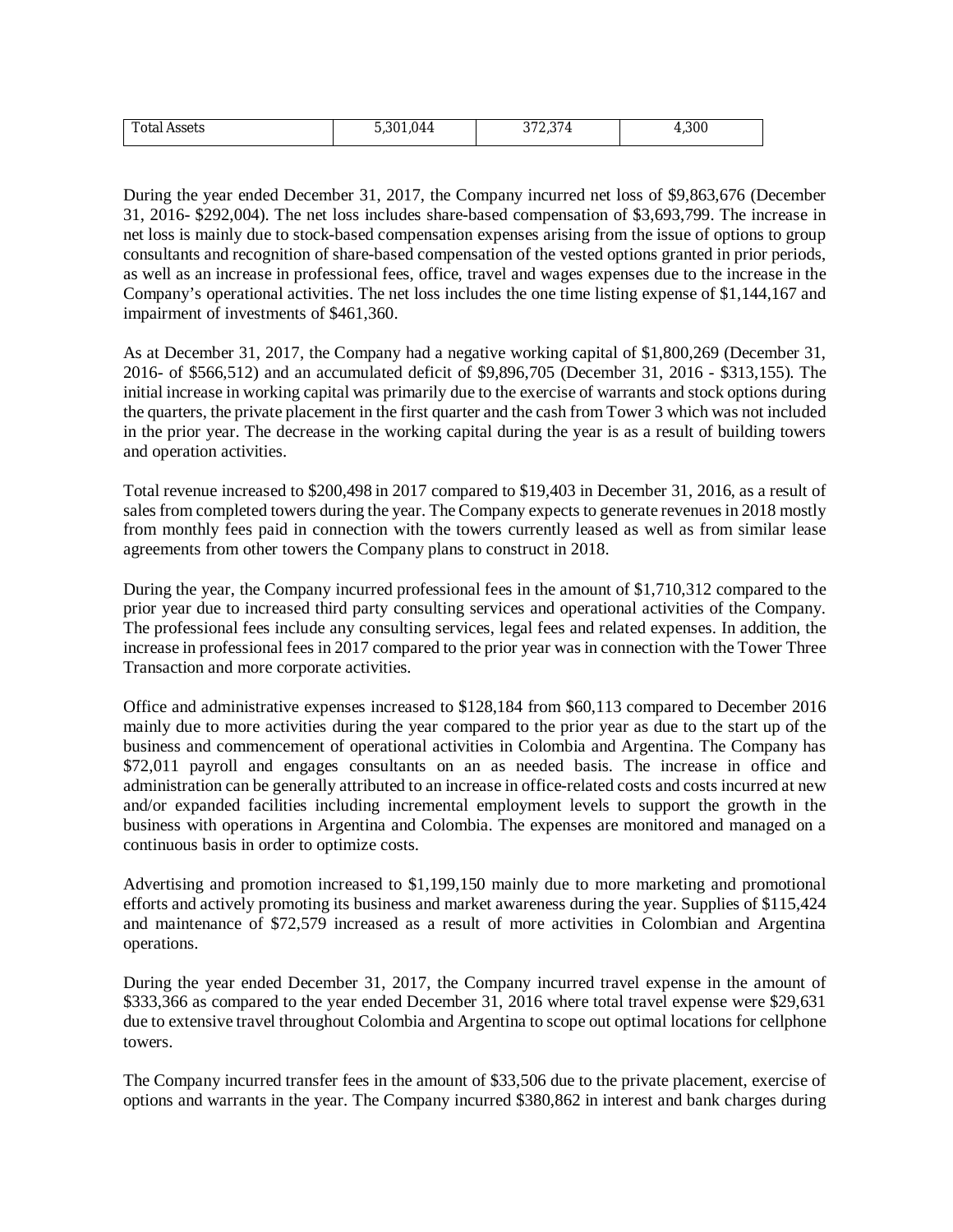the year compared to the prior year due to interest fees for the previous and existing loans, bank fees and transfer charges in the Colombia and Argentina.

The Company incurred permit and licensing fees of \$41,901 relating to normal operation costs to obtain permits and licenses for cellphone tower structures.

During the year ended December 31, 2017, the Company recorded \$18,120 in foreign exchange to its cumulative translation account. The Company's functional currency is Canadian, Tower Three is Colombian Peso and Evotech is Argentina Peso and the Company records a cumulative translation adjustment due to the changes resulting from the fluctuation of foreign exchange rates.

|                                     | December<br>2017<br>\$ | September 30<br>2017<br>\$ | June 30<br>2017<br>\$ | March 31,<br>2017<br>\$ | December 31.<br>2016<br>\$ | September<br>30,<br>2016<br>J. | June 30,<br>2016<br>\$ | March 31,<br>2016<br>\$ |
|-------------------------------------|------------------------|----------------------------|-----------------------|-------------------------|----------------------------|--------------------------------|------------------------|-------------------------|
| Lease income                        | 105,240                | 49,856                     | 22,553                | 22,849                  | 14,794                     | 4,609                          | Nil                    | <b>Nil</b>              |
| Net loss                            | (2,459,050)            | (1,734,378)                | (4,057,801)           | (1,612,447)             | (8,645)                    | (86, 615)                      | (140, 559)             | (65, 364)               |
| Basic and diluted<br>loss per share | (0.04)                 | (0.03)                     | (0.07)                | (0.04)                  | (0.86)                     | (8.66)                         | (14.06)                | (6.54)                  |
| Cash                                | 284,225                | 1,405,406                  | 514,955               | 79,743                  | 9,864                      | 49,803                         | 50,077                 | Nil                     |
| <b>Total Assets</b>                 | 5,301,044              | 3,062,506                  | 1,820,904             | 1,387,137               | 372,374                    | 309,856                        | 134,985                | Nil                     |
| Non-Current<br>Liabilities          | 588,824                | Nil                        | Nil                   | Nil                     | Nil                        | Nil                            | Nil                    | Nil                     |

#### **Selected Quarterly Information**

Significant factors and trends that have impacted Tower One's results during the year presented above include the following:

- a) The listing expense of \$1,144,167 incurred in the first quarter due to the reverse acquisition transaction was an one-time expense;
- b) The impairment of investments in the total amount of \$461,360 incurred in the second quarter was an one-time expense;
- c) The Company incurred significant amount in advertising and promotion in the first two quarters due to the reverse acquisition;
- d) The capital expenditures related to the Company's operations and interest in Evotech during the second quarter is an one-time expense;
- e) Capital expenditures related to site acquisition and building cell towers in Argentina to meet its obligations from having 50 search rings;
- f) Significant amount of cash proceeds from exercise of warrants and options in the third quarter.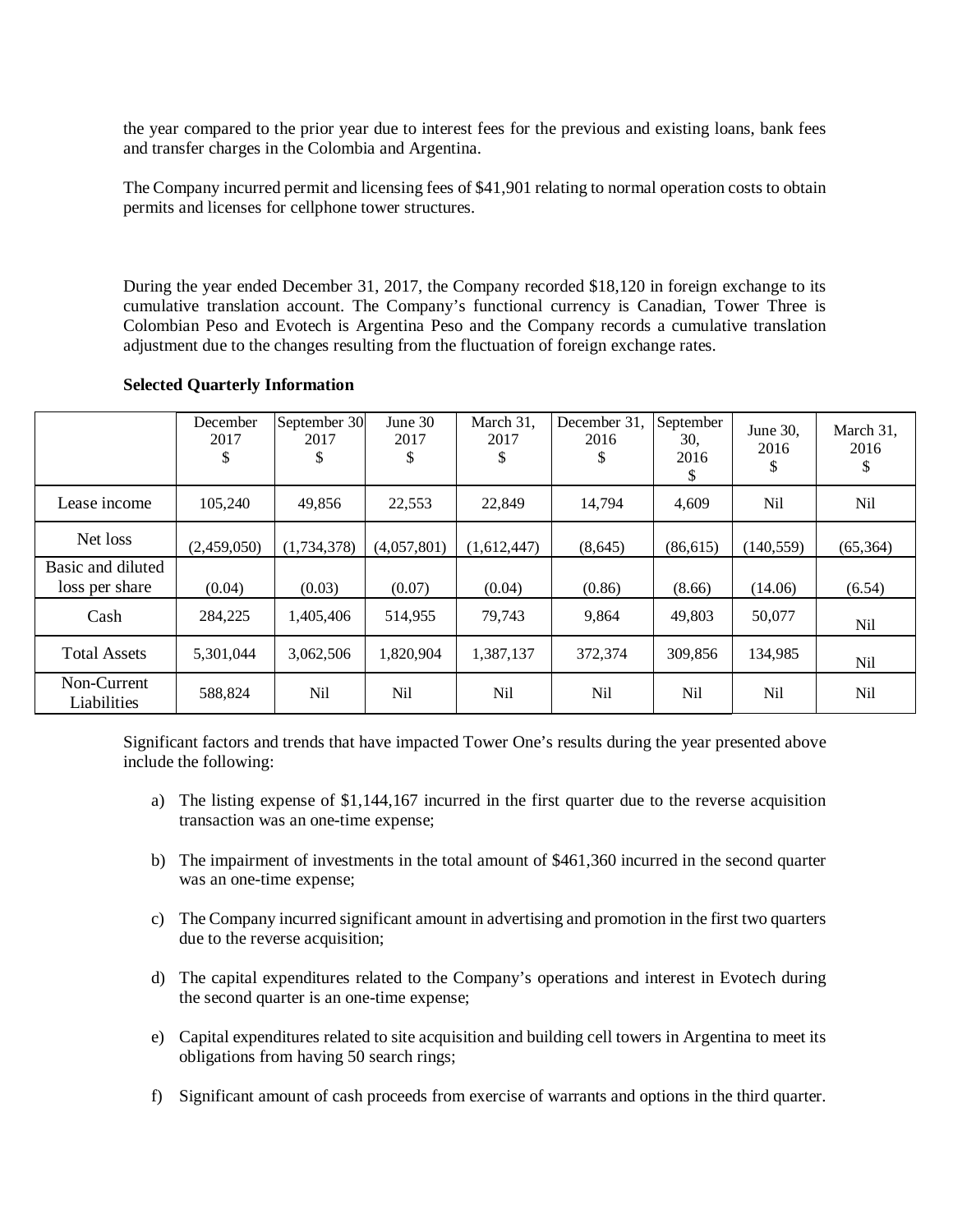- g) The Company acquired 65% of Evotech during the second quarter, which resulted in a noncontrolling interest of the remaining 35% disclosure in the condensed consolidated interim financial statements. Please refer to Note 10 of the condensed consolidated interim financial statements for details.
- h) The Company obtained a demand loan from a related party on during the year in the amount of \$1,191,775 (USD\$950,000).

# **1.5 Liquidity and Capital Resources**

As at December 31, 2017, the Company has total assets of \$5,301,044 and a negative working capital of \$1,800,269.

At December 31, 2017, the Company had cash of \$284,225 (December 31, 2016- \$9,864) and a negative working capital of \$1,800,269 (December 31, 2016 – deficiency of \$566,512). The decrease in working capital is primarily due during the year is as a result of building towers and operation activities.

During the year ended December 31, 2017, the Company used \$4,631,845 in operating activities compared to \$359,415 in December 31, 2016. The increase is as a result of significant increase in operations in 2017 compared to operating activities in 2016.

During the year ended December 31, 2017, the Company spent \$2,887,196 on equipment and building towers, compared to \$244,708 in December 31, 2016. During the second quarter, the Company injected \$466,260 for the share capital in its 65% interest in Evolution Technology SA ("Evotech").

During the year, the Company received cash in the amount of \$3,818,339 from exercising stock options and warrants. The Company also received \$1,378,183 from private placement during the reverse takeover transaction.

At December 31, 2017, share capital was \$10,635,886 comprising 70,125,698 issued and outstanding common shares.

At present, the Company's operations generate minimal cash inflows and its financial success after December 31, 2017 is dependent on management's ability to continue to obtain sufficient funding to sustain operations through the development primarily on building towers in municipalities where there currently is very limited or no cellular coverage, which enhances the probability of multiple carriers sharing the tower and minimizes competitive risk.

The Company may not be able to generate sufficient cash flows from its operations in the foreseeable future to support its working capital needs. As a result, the Company will have to rely on funding through future equity issuances and through short term borrowing in order to finance ongoing operations and the construction of cellular towers. The ability of the Company to raise capital will depend on market conditions and it may not be possible for the Company to issue shares on acceptable terms or at all.

## **1.6 Share Capital**

As at December 31, 2017, the Company had 70,125,698 common shares issued and outstanding.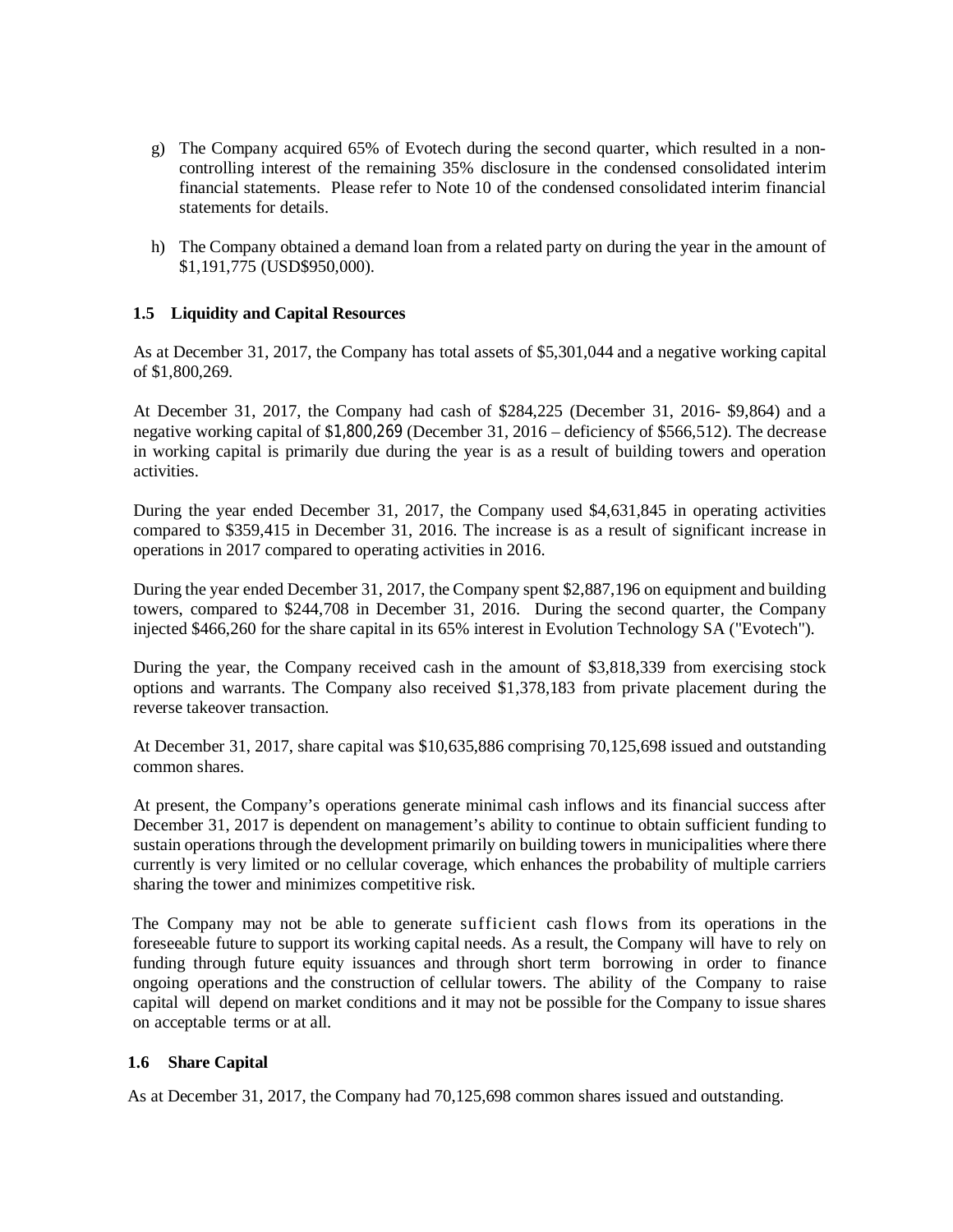# **1.7 Share Purchase Warrants**

As at December 31, 2017, the Company had 16,070,029 shareholder warrants issued and outstanding.

## **1.8 Stock Options**

As at December 31, 2017, the Company had 4,564,565 stock options issued and outstanding of which 4,395,815 options are exercisable

# **1.9 Off Balance Sheet Arrangements**

There are no off-balance sheet arrangements to which the Company is committed. The Company is not a party to any off-balance sheet arrangements that have, or are reasonably likely to have, a current or future material effect on the Company's financial condition, changes in financial condition, revenues, expenses, results of operations, liquidity, capital expenditures or capital resources.

As of the reporting date, the Company has constructed 21 towers and 11 towers are in started construction process in Argentina, 2 collocations are finished and 6 collocations in procces. There are 284 search rings assigned and 178 of these in acquisition stage, engineering or construction stages. These are from telecom and Claro part of the Master Lease agreement.

## **1.10 Transactions with Related Parties**

Due to related parties consists of short term amounts advanced to, services rendered and expenses paid on behalf of the Company by shareholders of the Company. These amounts are unsecured, non-interest bearing (except indicated below), and payable on demand. As at December 31, 2017 and December 31, 2016, the Company has the following balances with related parties:

|                                                 | 2017      | 2016    |
|-------------------------------------------------|-----------|---------|
| Due to related parties:                         |           |         |
| Amounts owing to companies under common control | 598.847   | 545,857 |
| Amounts owing to the parent of the CEO          | 741,803   | 69,665  |
|                                                 | 1,340,650 | 615,522 |

Included in accounts payable was the commission payables in the amount of \$nil to the officers of the company (2016 - \$6,531).

Amounts owing as at December 31, 2017 which are noted above include the following loan agreements entered into during the year ended December 31, 2017:

(a) On March 3, 2017, the Company entered into a loan agreement in the amount of \$376,350 (USD\$300,000) with the parent of the CEO. The loan is unsecured, bears interest at 24% per annum and repayable in 360 days. The Company is also required to pay the entire outstanding loan balance within 15 days upon receiving a written demand from the Lender. If the loan is not paid on the due date, the Company will pay a monthly penalty fee of 10% of the principal loan, and continue paying the accrued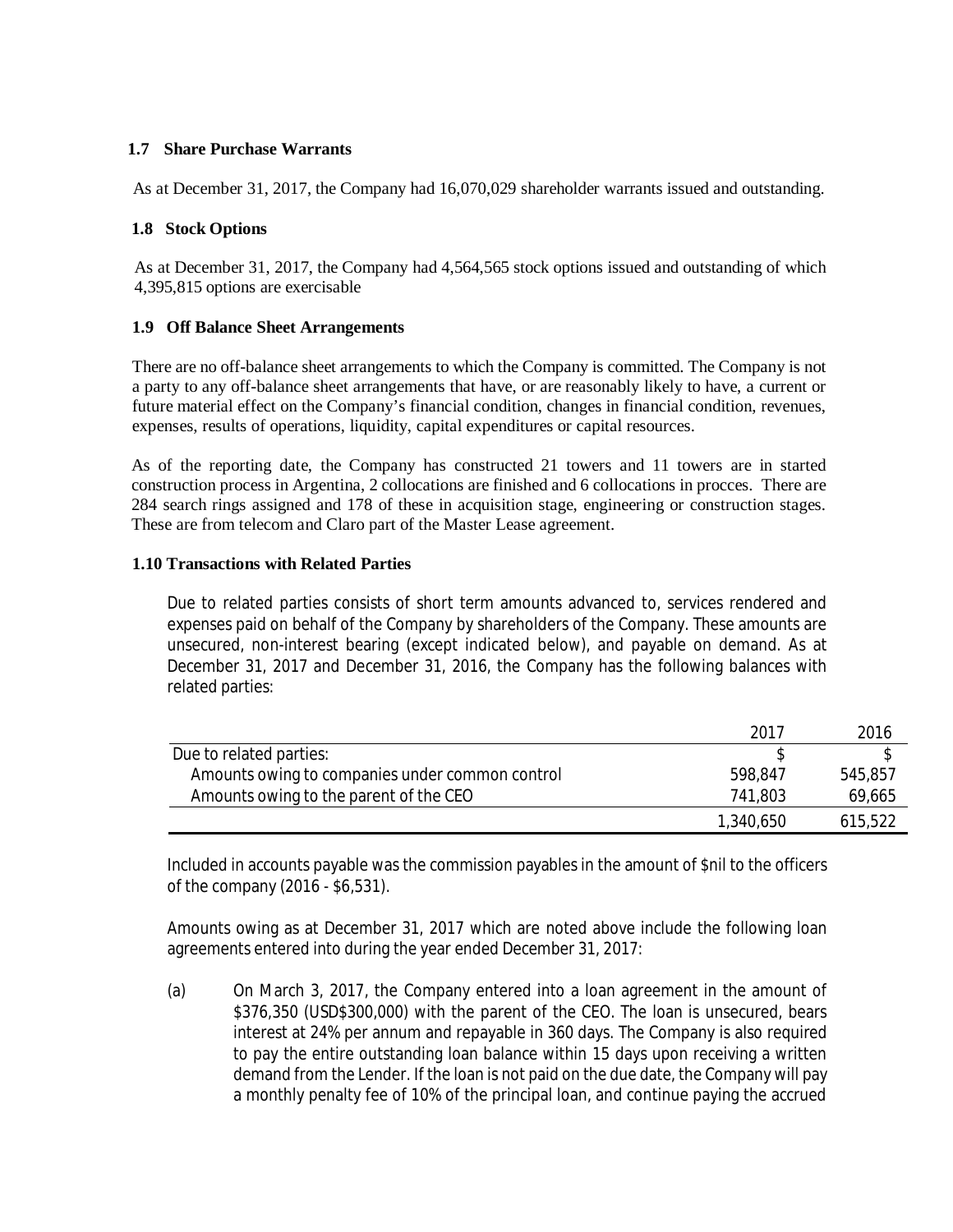interest. In addition, the Company also granted 300,000 stock options to the Lender. During the year ended December 31, 2017, the Company incurred \$68,052 interest expense on this loan payable.

- (b) On September 28, 2017, the Company entered into a loan agreement in the amount of \$376,350 (USD\$300,000) with a company controlled by a director of the Company. The loan is unsecured, bears interest at 24% per annum and repayable in 120 days. The Company is also required to pay the entire outstanding loan balance within 15 days upon receiving a written demand from the Lender. If the loan is not paid on the due date, the Company will pay a monthly penalty fee of 10% of the principal loan, and continue paying the accrued interest. In addition, the Company also granted 300,000 stock options to the Lender. During the year ended December 31, 2017, the Company incurred \$23,509 interest expense on this loan payable. The loan balance was fully repaid on January 25, 2018.Previously, the Company entered into a loan agreement with the same party on June 9, 2017 in the amount of \$125,450 (USD\$100,000). The loan bore interest at 10% per annum and was discharged on July 25, 2017 with a total interest expense of \$1,299.
- (c) On October 10, 2017, the Company entered into a loan agreement in the amount of \$250,900 (USD\$200,000) with the parent of the CEO. The loan is unsecured, bears interest at 24% per annum and repayable in 120 days. The Company is also required to pay the entire outstanding loan balance within 15 days upon receiving a written demand from the Lender. If the loan is not paid on the due date, the Company will pay a monthly penalty fee of 10% of the principal loan, and continue paying the accrued interest. In addition, the Company also granted 300,000 stock options to the Lender. During the year ended December 31, 2017, the Company incurred \$45,368 interest expense on this loan payable.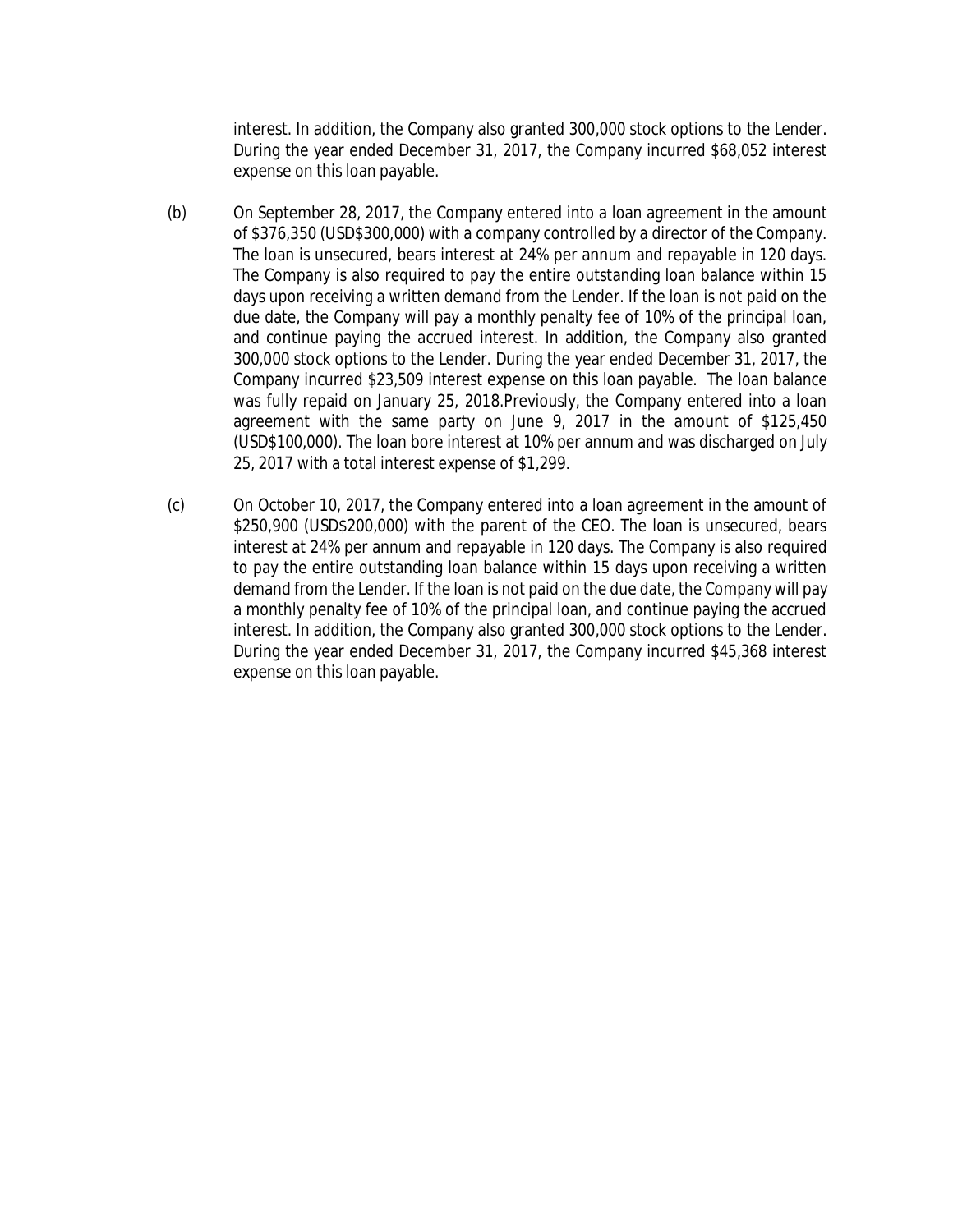(d) On October 12, 2017, the Company entered into a loan agreement in the amount of \$188,175 (USD\$150,000) with a company controlled by a director of the Company.. The loan was drawn down October 26, 2017. The loan is unsecured, bears interest at 24% per annum and is repayable in 120 days. During the year ended December 31, 2017, the Company incurred \$9,898 interest expense on this loan payable. In addition, the Company also granted 150,000 stock options to the Lender.

# **Related Party Transactions and Key Management and Personnel Compensation**

Key management personnel receive compensation in the form of short-term employee benefits, share-based payments, and post-employment benefits. Key management personnel include the Chief Executive Officer, Chief Financial Officer, and directors of the Company. The remuneration of key management is as follows:

|                                 | 2017    | 2016 |
|---------------------------------|---------|------|
|                                 |         |      |
| Consulting fees paid to the CEO | 151,200 |      |
| Consulting fees paid to the CFO | 120,055 |      |
|                                 | 271,255 |      |

During the year ended December 31, 2017, the Company granted 15,695,000 stock options and loan incentive options to directors and officers and recorded share-based compensation of \$3,693,798 and \$23,980 (2016 - \$nil).

# **1.11 Subsequent Events**

- On April 24, 2018, the Company announced it has received gross proceeds of \$2,166,300 through the warrant incentive program (the "Program") previously announced on April 4, 2018. A total of 8,665,201 warrants were exercised to acquire 8,665,201 common shares of the Company at a price of \$0.25 per warrant. The warrant incentive program ended as of April 6, 2018 and a total of 14,620,745 warrants at a price of C\$0.40 are eligible and listed for trading on the CSE at this time.
- On April 3, 2018, the Company announced it has signed a definitive agreement further to the previously announced letter of intent to acquire a Mexican-based private tower company.
- On March 27, 2018 the Company announced it has retained Mr. John Logiudice, a telecom senior executive with over 20 years of experience with Ericsson and Sprint-Nextel, to head its Tower Services division.
- On March 20th, 2018, the Company announced the site acquisition of 80 new wireless tower sites in Argentina. Each wireless tower site consists of leasing of the underlying real-estate as well as the rights to build wireless cell towers. The Company anticipates that construction on these sites will commence shortly and will significantly add to its current portfolio of over 40 wireless towers in Colombia and Argentina and backlog of over 300 search rings.
- On February 2, 2018, the Company announced that it intends to spin-out its 70% owned subsidiary, Tower Construction & Services Company ("TCTS") or its 70% interest in TCTS, as a separate operating entity to create a standalone publicly traded company (the "Proposed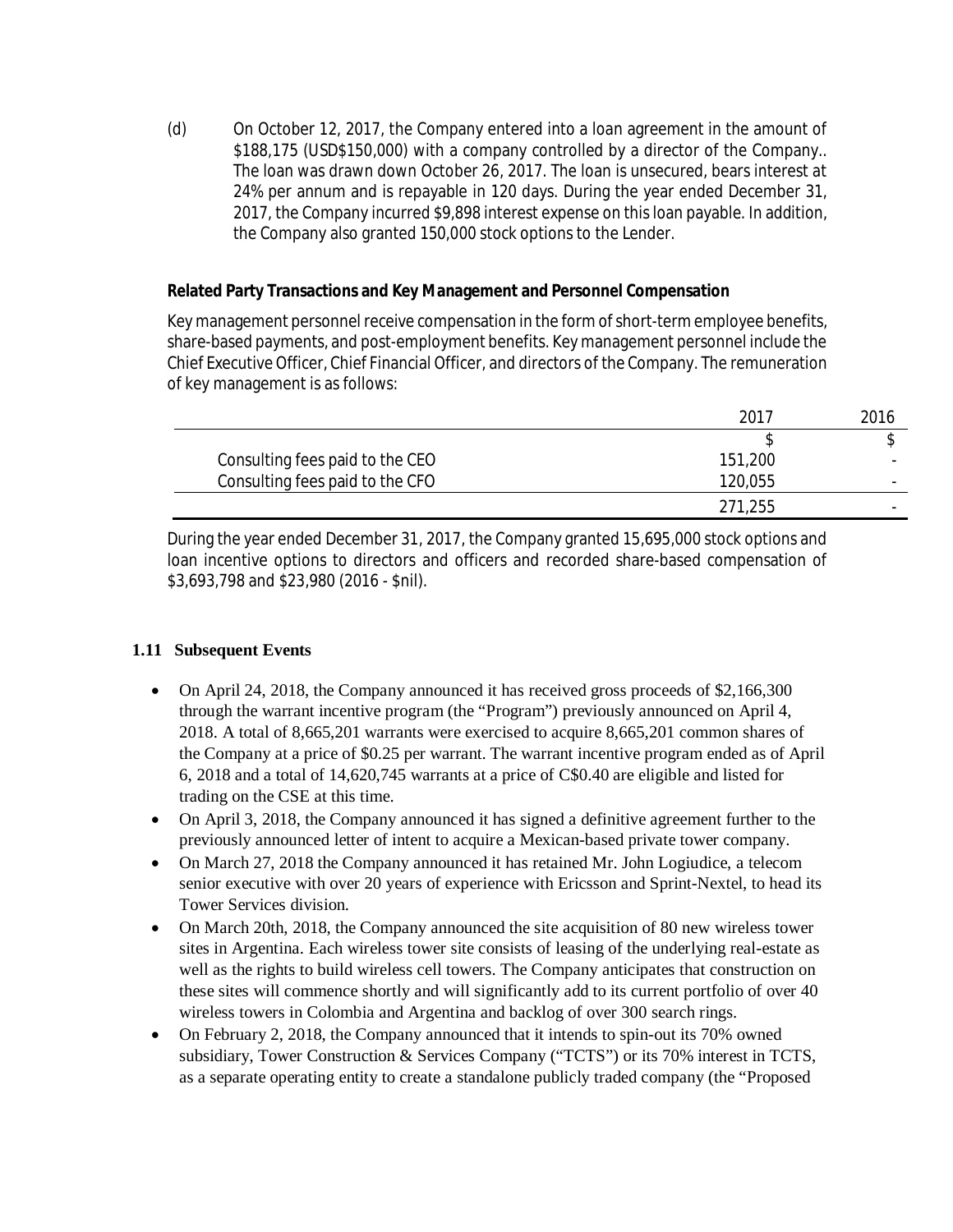Spin-Out").TCTS is headquartered in Miami, USA and actively operates in multiple states throughout the eastern United States.

- On February 8, 2018, the Company announced that tower demand in Argentina has remained strong with the company receiving an additional 50 search rings for new Build To Suit locations. In addition, the company is currently constructing 10 towers in Argentina.
- On January 31, 2018, the Company announced that it has completed five additional towers in Argentina. An additional 50 sites await construction crews to commence construction.20 of those sites for immediate future tower builds are in Colombia and 30 are in Argentina.
- On January11, 2018, the Company announced achievements from its first year operating as a public company. They include: Towers Constructed: 25•Master Lease Agreements/ Collocation Agreements, Cellular Search Rings Provided by Mobile Network Operators 200 and Collocations:3

# **1.12 Changes in Accounting Policies**

The preparation of financial data is based on accounting principles and practices consistent with those used in the preparation of the audited financial statements of the Company as at December 31, 2017.

The audited condensed consolidated financial statements should be read in conjunction with the Company's audited financial statements for the year ended December 31, 2016.

During the year ended December 31, 2017, the Company did not adopt new accounting policy.

#### Accounting standards issued but not yet applied

The following new standards and interpretations are not yet effective and have not been applied in preparing these condensed interim consolidated financial statements.

## **Effective for annual periods beginning on or after January 1, 2018**:

- IFRS 9 Financial Instruments introduces new requirements for the classification and measurement of financial assets, and will replace IAS 39. IFRS 9 uses a single approach to determine whether a financial asset is measured at amortized cost or fair value, replacing the multiple classification options available in IAS 39. The Company's preliminary assessment is that the standard is not expected to have a significant impact on the financial statements. As facts and circumstances may change during the period leading up to the initial date of recognition, the Company's assessment of the potential impact is subject to change.
- IFRS 15 Revenue from Contracts with Customers is a new standard to establish principles for reporting the nature, amount, timing, and uncertainty of revenue and cash flows arising from an entity's contracts with customers. It provides a single model in order to depict the transfer of promised goods or services to customers. IFRS 15 supersedes IAS 11, *Construction Contracts*, IAS 18, *Revenue*, IFRIC 13, *Customer Loyalty Programs*, IFRIC 15, *Agreements for the Construction of Real Estate*, IFRIC 18, *Transfers of Assets from Customers*, and SIC-31, *Revenue – Barter Transactions involving Advertising Service*. The Company's preliminary assessment is that the standard is not expected to have a significant impact on the recognition or measurement of revenue. As facts and circumstances may change during the period leading up to the initial date of recognition, the Company's assessment of the potential impact is subject to change.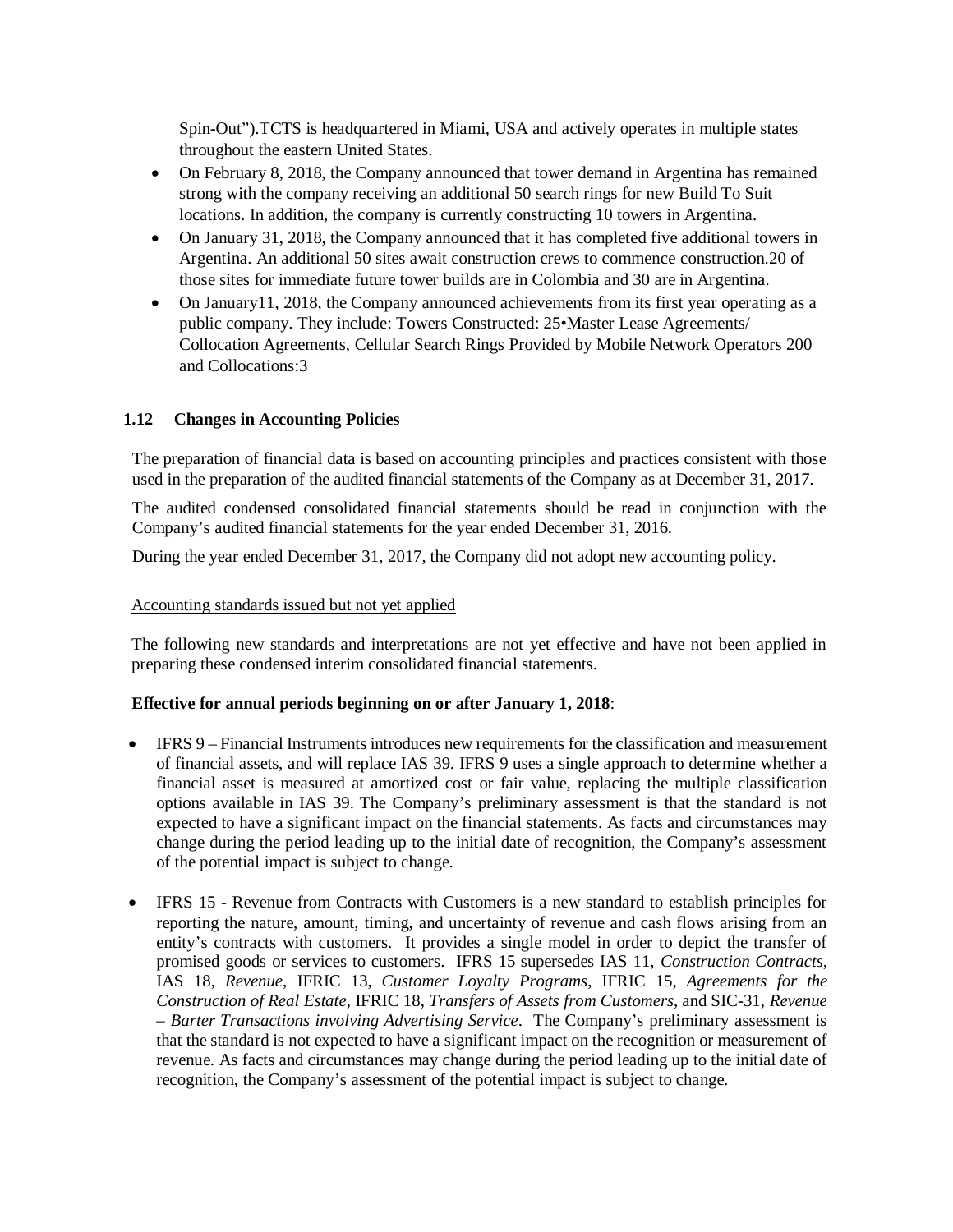## **Effective for annual periods beginning on or after January 1, 2019:**

• IFRS 16 - Leases specifies how an IFRS reporter will recognize, measure, present and disclose leases. The standard provides a single lessee accounting model, requiring lessees to recognize assets and liabilities for all leases unless the lease term is 12 months or less or the underlying asset has a low value. Lessors continue to classify leases as operating or finance, with IFRS 16's approach to lessor accounting substantially unchanged from its predecessor, IAS 17. The extent of the impact of adoption has not yet been determined.

The Company has not early adopted these standards, amendments and interpretations and anticipates that the application of these standards, amendments and interpretations will not have a material impact on the financial position and financial performance of the Company.

#### **1.13 Financial Instruments and Other Instruments**

The Company is exposed to varying degrees to a variety of financial instrument related risks:

#### *Credit risk*

Credit risk is the risk that one party to a financial instrument will cause a financial loss for the other party by failing to discharge any obligations. The Company's cash and receivables are exposed to credit risk. The Company reduces its credit risk on cash by placing these instruments with institutions of high credit worthiness.

#### *Interest rate risk*

Interest rate risk is the risk the fair value or future cash flows of a financial instrument will fluctuate because of changes in market interest rates. Financial assets and liabilities with variable interest rates expose the Company to cash flow interest rate risk. The demand loan is under fixed interest rate. The Company does not hold other financial liabilities with variable interest rates. The Company does maintain bank accounts which earn interest at variable rates but it does not believe it is currently subject to any significant interest rate risk.

## *Liquidity risk*

The Company's ability to continue as a going concern is dependent on management's ability to raise required funding through future equity issuances and through short-term borrowing. The Company manages its liquidity risk by forecasting cash flows from operations and anticipating any investing and financing activities. Management and the Board of Directors are actively involved in the review, planning and approval of significant expenditures and commitments.

#### *Currency Risk*

The Company generates revenues and incurs expenses and capital expenditures primarily in Colombia and Argentina and is exposed to the resulting risk from changes in foreign currency exchange rates. Some administrative and head office related expenses are incurred in Canada. In addition, the Company holds financial assets and liabilities in foreign currencies that expose the Company to foreign exchange risks. A significant change in the currency exchange rates between the Canadian dollar relative to the Colombia Peso or Argentina Peso could have an effect on the Company's results of operations, financial position and/or cash flows. The Company has not hedged its exposure to currency fluctuations.

At December 31, 2017, through Tower Three, the Company had cash of \$12,966, amount receivable of \$1,164 and accounts payable of \$80,868, all of which were denominated in Colombia Peso. In addition, through Evotech, the Company had cash of \$41,801, accounts receivable of \$154,950 and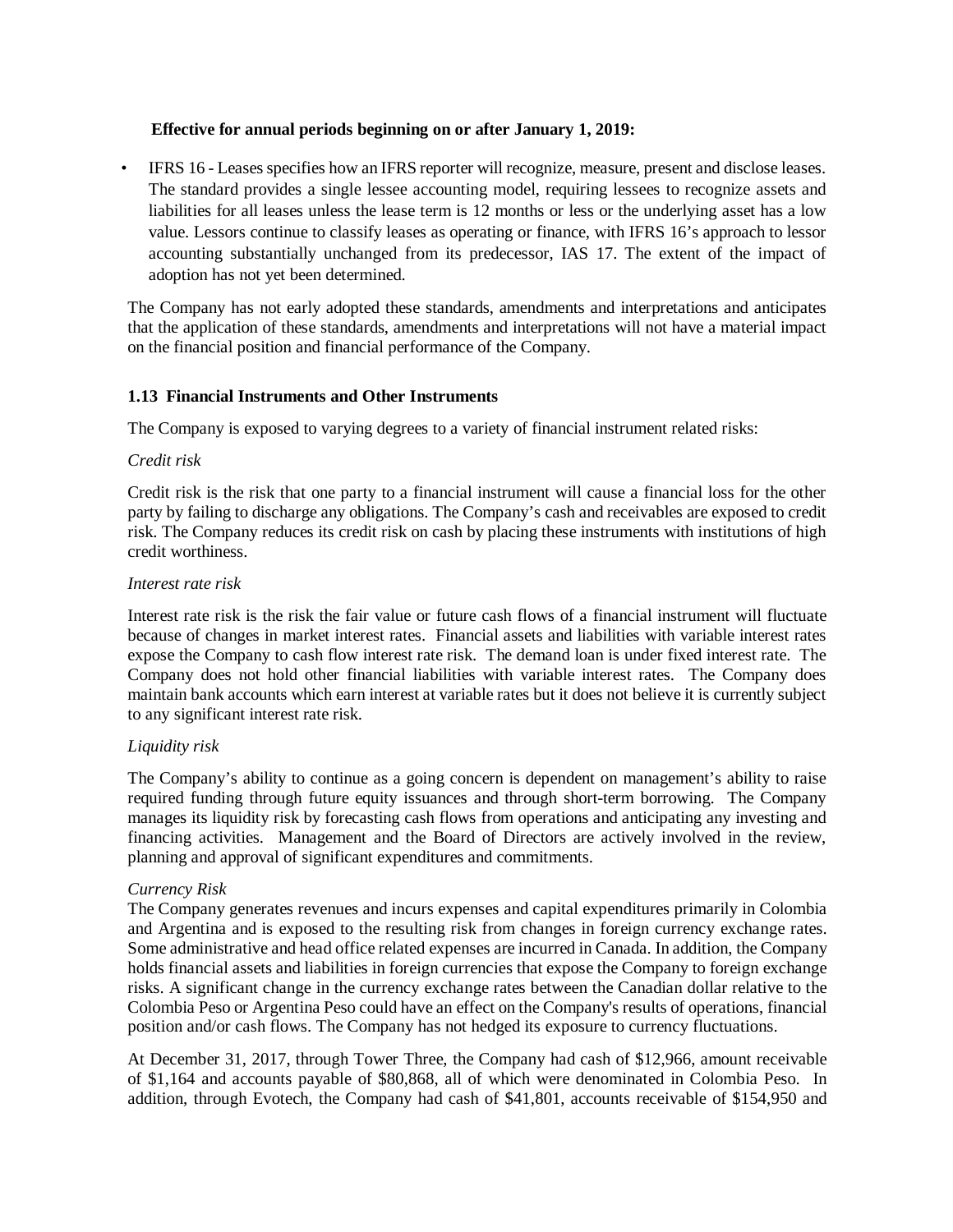accounts payable of \$471,692, all of which were denominated in Argentina Peso.

## *Fair value*

Financial assets and liabilities measured at fair value are classified into one of three levels in the fair value hierarchy according to the relative reliability of the inputs used to estimate the fair values. The three levels of the fair value hierarchy are:

- Level 1 Unadjusted quoted prices in active markets for identical assets or liabilities;
- Level 2 Inputs other than quoted prices that are observable for the asset or liability either directly or indirectly; and
- Level 3 Inputs that are not based on observable market data.

The carrying value of cash, accounts receivable, accounts payable and demand loan approximated their fair value due to the short term nature of these financial instruments. Cash is classified as fair value through profit or loss and is measured using level 1 inputs of the fair value hierarchy.

# **1.14 Estimates**

The preparation of the condensed consolidated interim financial statements in accordance with IFRS requires management to make estimates and assumptions about the reported amounts of assets and liabilities, the disclosures of contingent assets and liabilities, and the results of operations. Significant areas requiring the use of management estimates include the valuation of listing expense, recognition of revenue, useful lives and impairment of long-lived assets, impairment of investments, deferred income tax assets and liabilities and share-based payment calculations. Actual results could differ from the estimates made.

The estimates and underlying assumptions are reviewed on an ongoing basis. Revisions to accounting estimates are recognized in the period in which the estimates is revised if the revision affects only that period or in the period of the revision and further periods if the review affects both current and future periods.

## Use of Judgments

Critical accounting judgments are accounting policies that have been identified as being complex or involving subjective judgments or assessments with a significant risk of material adjustment in the year:

## (i) Going concern

The assessment of the Company's ability to execute its strategy by effectively operating the Company involves judgement. Management closely monitors the operations and cash flows in the Company.

## (ii) Income taxes

Management exercises judgment to determine the extent to which deferred tax assets are recoverable, and can therefore be recognized in the statements of financial position and comprehensive income or loss.

## (iii) Accounting for long-term investments

The accounting for long-term investments involves judgment in the determination of control and power held by the Company.